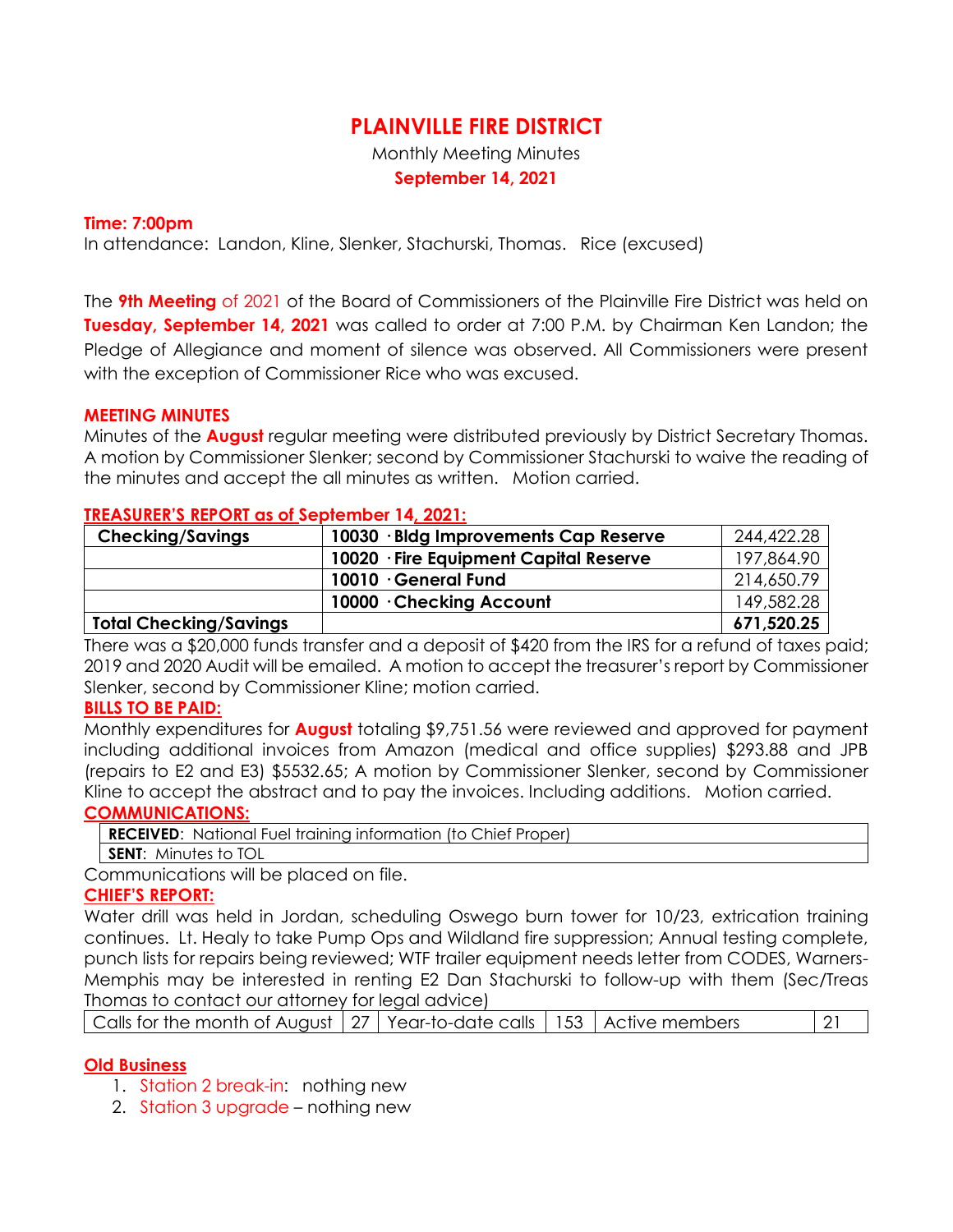- 3. NYSOSC Audit Commissioner Landon reported on the exit meeting with the auditors and their recommendations including adopting a fund balance policy, passing resolutions memorializing the establishment of the capital reserve funds, completion of our capital planning efforts, additional training for commissioners, budget analysis and better oversight of financial reporting. There was an in-depth discussion of the audit, the district's response and the corrective action plan.
- 4. Chief vehicles We continue to look for additional vehicle(s). Chief Proper may be willing to sell his vehicle to the district.
- 5. New tanker **RESOLUTION 1**

BE IT RESOLVED, upon a motion from Commissioner Stachurski, and second by Commissioner Slenker that the Plainville Board of Fire Commissioners hereby agree to enter into a contract for the purchase of a Toyne 300 GPM, 2300 Gallon tanker on a Freightliner M2-106 chassis through the HGAC Buy and the HGAC cooperative purchasing program, with contractor JPB Fire Sales, per the contract pricing worksheet for the total price of \$302,997.00. This procurement process meets the requirements of General Municipal Law 103(16) as an exception to the competitive bidding requirements.

On Roll Call Vote, the following vote was recorded:

| Commissioner Landon:                                                     | Yes    |
|--------------------------------------------------------------------------|--------|
| <b>Commissioner Kline:</b>                                               | Yes    |
| <b>Commissioner Rice</b>                                                 | Absent |
| <b>Commissioner Slenker</b>                                              | Yes    |
| Commissioner Stachurski                                                  | Yes    |
| WHEREUPON, the Secretary declared the foregoing Resolution duly carried. |        |
| DATED: September 14, 2021                                                |        |

- 6. Recruitment/Retention Chief Crowder will continue efforts
- 7. Beaver Lake Call Nothing new to report

### **New Business**

 **RESOLUTION 2-**Memorializing Establishment of Building Improvement Reserve Fund

BE IT RESOLVED, upon a motion by Commissioner Stachurski, and second by Commissioner Kline that the Plainville Board of Fire Commissioners hereby adopt RESOLUTION 2 Memorializing the Establishment of a Capital Reserve Fund to Finance a Type of Capital Improvement ("Building Improvement Reserve Fund") see the attached full resolution

On Roll Call Vote, the following vote was recorded:

| Commissioner Landon:        | Yes    |
|-----------------------------|--------|
| <b>Commissioner Kline:</b>  | Yes    |
| <b>Commissioner Rice</b>    | Absent |
| <b>Commissioner Slenker</b> | Yes    |
| Commissioner Stachurski     | Yes    |
| $11111$ $\blacksquare$      |        |

WHEREUPON, the Secretary declared the foregoing Resolution duly carried.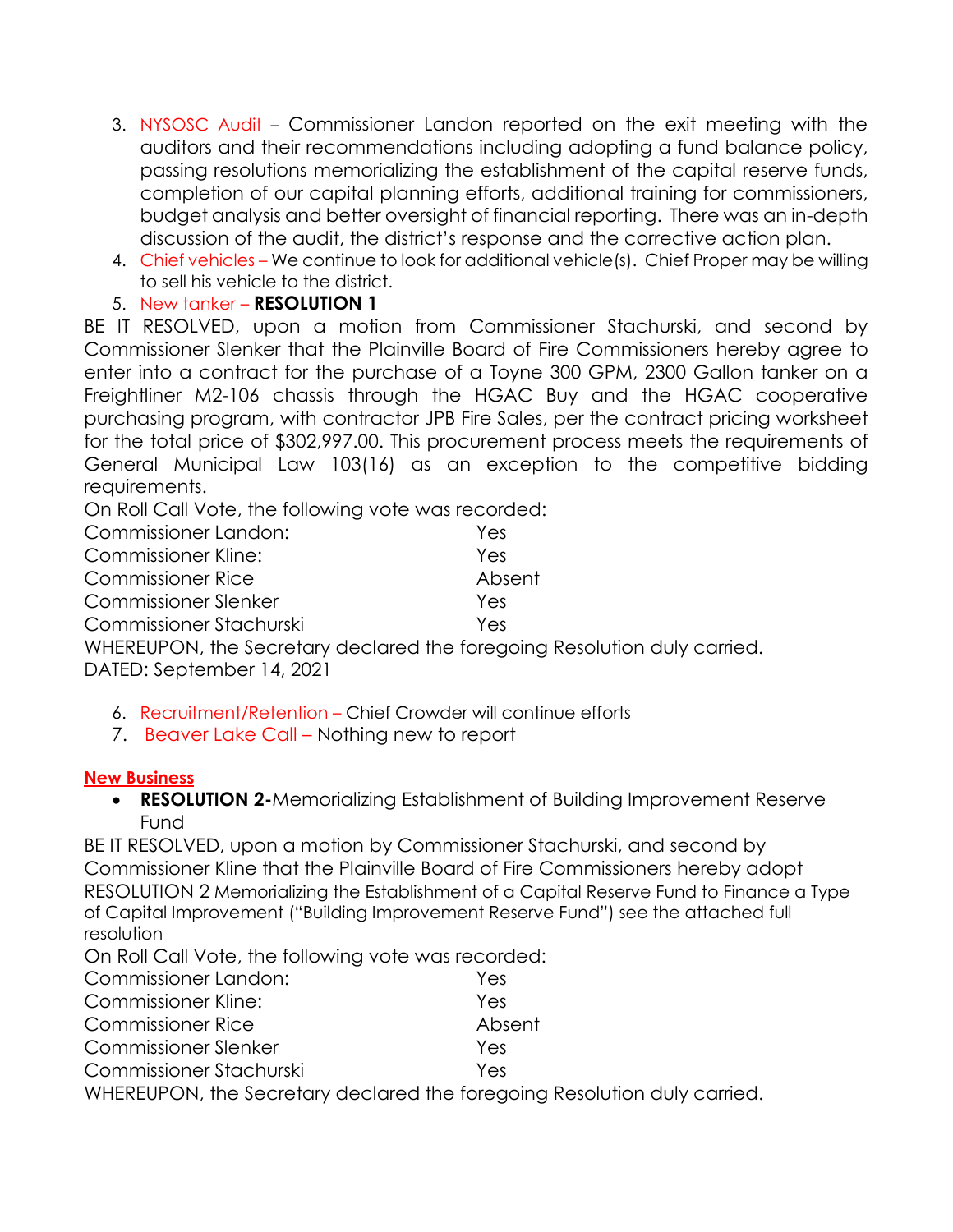**RESOLUTION 3-** Memorializing Establishment of Equipment Reserve Fund BE IT RESOLVED, upon a motion by Commissioner Stachurski, second by Commissioner Kline hat the Plainville Board of Fire Commissioners hereby adopt RESOLUTION 3 Memorializing the Establishment of a Capital Reserve Fund to Finance a Type of Equipment ("Equipment Reserve Fund") see the attached full resolution

On Roll Call Vote, the following vote was recorded:

| Commissioner Landon:        | Yes    |
|-----------------------------|--------|
| <b>Commissioner Kline:</b>  | Yes    |
| <b>Commissioner Rice</b>    | Absent |
| <b>Commissioner Slenker</b> | Yes    |
| Commissioner Stachurski     | Yes    |
|                             |        |

WHEREUPON, the Secretary declared the foregoing Resolution duly carried.

- A motion by Commissioner Stachurski, second by Commissioner Kline to adopt the attached Fund Balance Policy.
- A motion by Commissioner Kline, second by Commissioner Stachurski to recognize the final automatic payment of the bond (\$25,000 plus interest) to M&T Bank. Motion carried.
- A motion by Commissioner Kline, second by Commissioner Slenker to accept the application of former member, Catherine Mulford, pending completion of physical. Motion carried.
- A budget workshop will be held on Tuesday, September 21 at 7pm at Station 1. Notification will be made.
- A motion by Commissioner Slenker, second by Commissioner Stachurski to hold the budget hearing on Tuesday, October 19, 2021 at 7pm at Station 1. Proper notifications/publication will be made. Motion carried.
- A motion by Commissioner Slenker, second by Commissioner Stachurski to allow Sec/Treas. Thomas to purchase new accounting and anti-virus software and have the new computer professionally set-up at a cost not to exceed \$600. Motion carried.
- A motion by Commissioner Slenker, second by Commissioner Stachurski to allow LT. Healy to utilize Squad 6 for transportation to training. Motion carried.
- A motion by Commissioner Stachurski, second by Commissioner Slenker to permit members to attend live fire training at the Oswego Tower at a cost of \$600, to take necessary apparatus and to allow mutual aid company members to participate. Motion carried.
- A motion by Commissioner Slenker, second by Commissioner Stachurski to allow members and necessary apparatus to participate in the Parade of Lights in Baldwinsville on November 27 and to purchase supplies not to exceed \$300. Motion carried.
- Past Chief Mike Stock thanked the Board of Fire Commissioners for the recognition plaque presented to him at a recent department meeting. Well Done, Mike!

There being no further business to come before the Board, the meeting was adjourned with a motion by Commissioner Kline, second by Commissioner Stachurski; motion carried. Regular meeting adjourned at 8:52pm.

Respectfully submitted, Kathryn Thomas **Secretary** Plainville Board of Fire Commissioners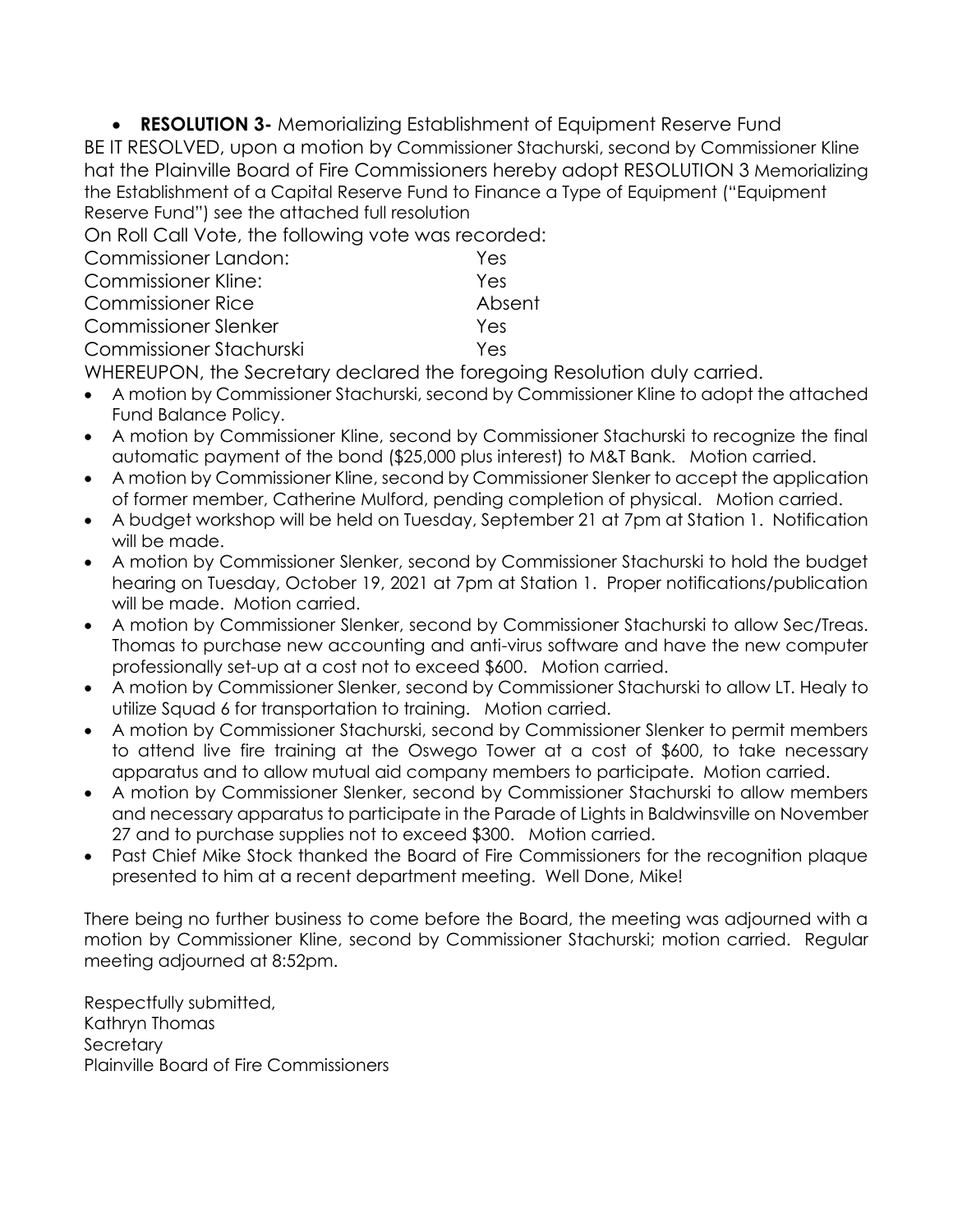## **Resolution 2 Memorializing the Establishment of a Capital Reserve Fund to Finance a Type of Capital Improvement**

RESOLVED, that pursuant to **Section 6-g of the General Municipal Law**, as amended, there is hereby established a capital reserve fund to be known as the "**Building Improvement Capital Reserve Fund**" (hereinafter "**Building Improvement Reserve Fund**"). The purpose of this Reserve Fund is to accumulate moneys to finance the cost of a type of capital improvement. The type of capital improvement to be financed from the Reserve Fund is **the construction of an improved fire station**. .

The chief fiscal officer is hereby directed to deposit and secure the moneys of this Reserve Fund in the manner provided by Section 10 of the General Municipal Law. The Plainville Fire District Treasurer at the direction of the Plainville Fire District Board of Fire Commissioners may invest the moneys in the Reserve Fund in the manner provided by Section 11 of the General Municipal Law, and consistent with the investment policy of the Plainville Fire District. Any interest earned

or capital gains realized on the moneys so deposited or invested shall accrue to and become part of the Reserve Fund. The chief fiscal officer/treasurer shall account for the Reserve Fund in a manner which maintains the separate identity of the Reserve Fund and shows the date and amount of each sum paid into the fund, interest earned by the fund, capital gains or losses resulting from the sale of investments of the fund, the amount and date of each withdrawal from the fund and the total assets of the fund, showing cash balance and a schedule of investments, and shall, at the end of each fiscal year, render to the Board a detailed report of the operation and condition of the Reserve Fund.

Except as otherwise provided by law, expenditures from this Reserve Fund shall be made only for the purpose for which the Reserve Fund is established. No expenditure shall be made from this Reserve Fund without the approval of this governing board and such additional actions or proceedings as may be required by Section 6-g of the General Municipal Law or any other law, including a permissive referendum if required by subdivision 7 of Section 6-g.

**This resolution was previously subjected to mandatory referendum pursuant to subdivision 4 of section 6-g of the General Municipal Law; this resolution serves to memorialize that action.**

| Chairman Landon             | }YES       |  |
|-----------------------------|------------|--|
| Commissioner Kline          | }YES       |  |
| <b>Commissioner Rice</b>    | }EXCUSED   |  |
| <b>Commissioner Slenker</b> | <b>YES</b> |  |
| Commissioner Stachurski     | <b>YES</b> |  |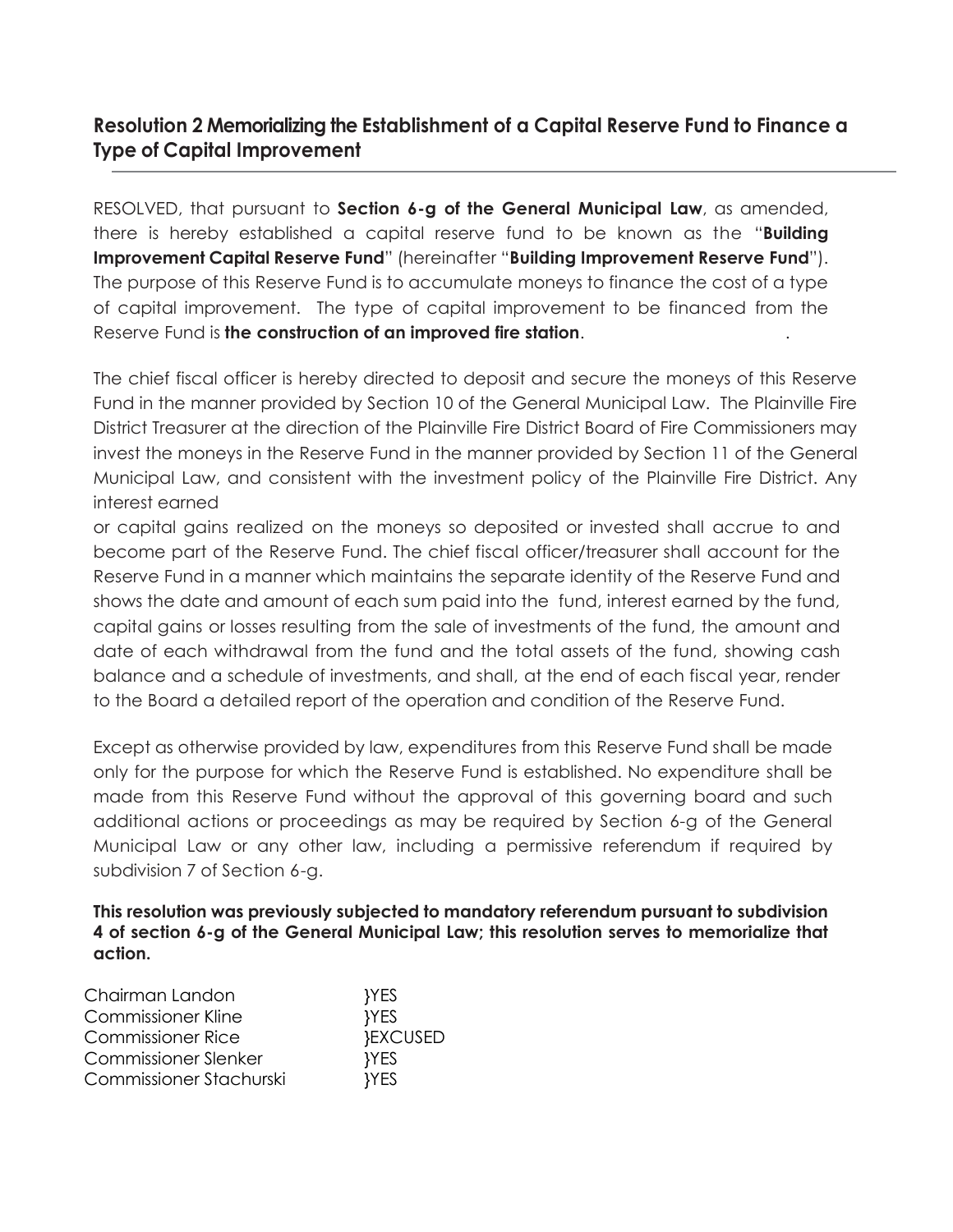## **Resolution 3** Memorializing the Establishment of a Capital Reserve Fund to Finance a Type of Equipment

RESOLVED, that pursuant to **Section 6-g of** the General Municipal Law, as amended, there is hereby established a capital reserve fund to be known as the "**Equipment Capital Reserve Fund**" (hereinafter "**Equipment Reserve Fund**"). The purpose of this Reserve Fund is to accumulate moneys to finance the cost of a type of fire equipment and apparatus. The type of equipment to be financed from the Reserve Fund is the acquisition of **fire apparatus and equipment**.

The chief fiscal officer/treasurer is hereby directed to deposit and secure the moneys of this Reserve Fund in the manner provided by Section 10 of the General Municipal Law. The Plainville Fire District Treasurer at the direction of the Plainville Fire District Board of Fire Commissioners may invest the moneys in the Reserve Fund in the manner provided by Section 11 of the General Municipal Law, and consistent with the investment policy of the Plainville Fire District. Any interest earned or capital gains realized on the moneys so deposited or invested shall accrue to and become part of the Reserve Fund. The chief fiscal officer/treasurer shall account for the Reserve Fund in a manner which maintains the separate identity of the Reserve Fund and shows the date and amount of each sum paid into the fund, interest earned by the fund, capital gains or losses resulting from the sale of investments of the fund, the amount and date of each withdrawal from the fund and the total assets of the fund, showing cash balance and a schedule of investments, and shall, at the end of each fiscal year, render to the Board a detailed report of the operation and condition of the Reserve Fund.

Except as otherwise provided by law, expenditures from this Reserve Fund shall be made only for the purpose for which the Reserve Fund is established. No expenditure shall be made from this Reserve Fund without the approval of this governing board and such additional actions or proceedings as may be required by Section 6-c [6-g] of the General Municipal Law or any other law, including a permissive referendum if required by subdivision 7 of Section 6-g.

This resolution was previously subjected to mandatory referendum pursuant to subdivision 4 of section 6-g of the General Municipal Law; this resolution serves to memorialize that action.

| }YES            |  |
|-----------------|--|
| <b>YES</b>      |  |
| <b>}EXCUSED</b> |  |
| <b>YES</b>      |  |
| <b>YES</b>      |  |
|                 |  |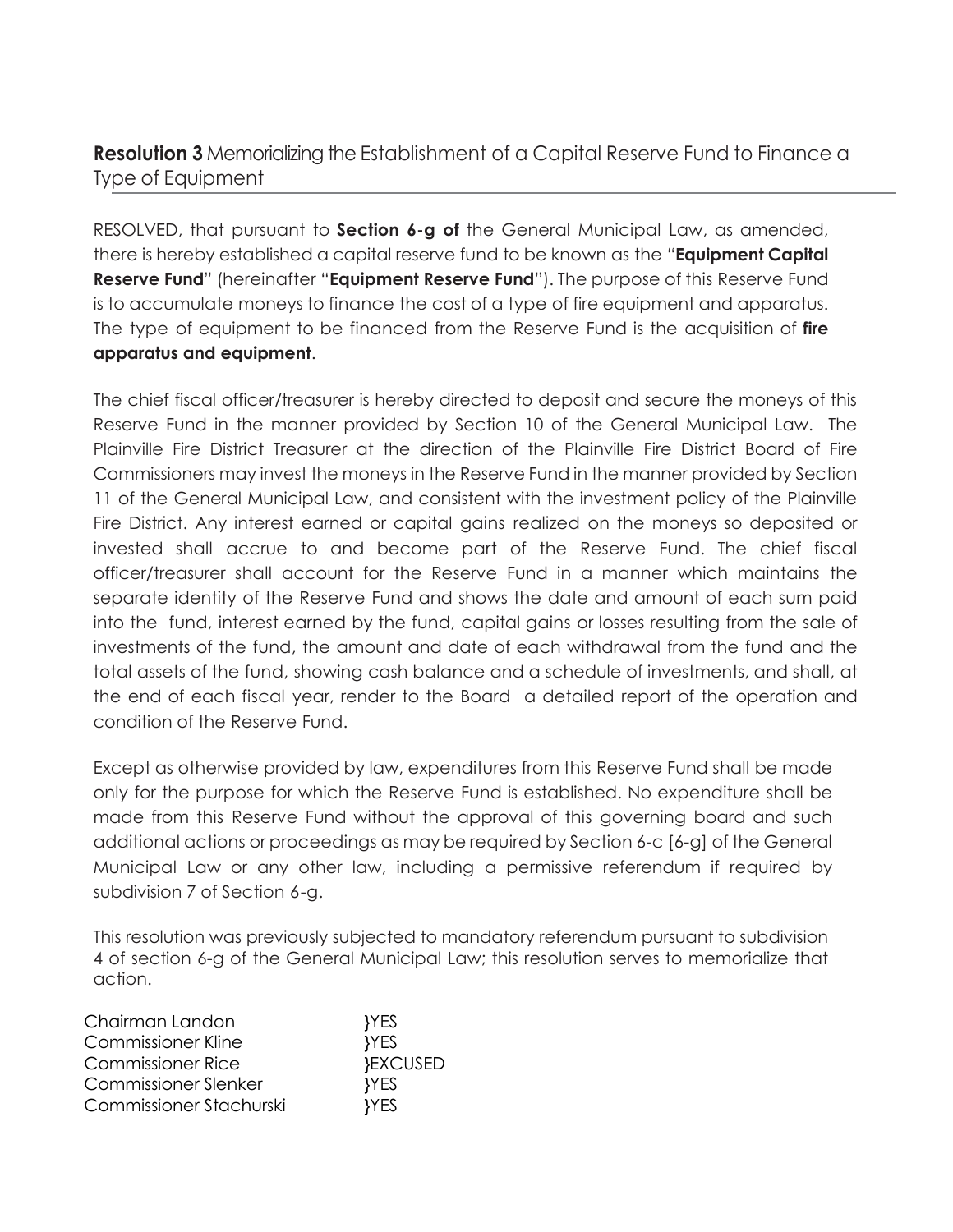## **FUND BALANCE POLICY**

## **PURPOSE**

A. The purpose of this policy is to determine the use of any fund balances which Occur in the operation of the Plainville Fire District.

# **DEFINITIONS**

B. **Fund Balance** is the total accumulation of operating surpluses and deficits since the beginning of the fire district's existence.

# **POLICY**

- C. It is the policy of the Plainville Fire District ("fire district") to attempt to maintain a reasonable fund balance based on sound accounting principles and guidance from the NYS Comptroller's Office and other governmental sources as well as fulfilling the needs within the fire district.
	- 1. It is the intent of the fire district to avoid fund balances that are too lowwhich would inhibit the mission of the fire district to support and fund firefighting operations. The desired unassigned general fund balance shall be not less than two months or 15% of general fund operating expenditures.
- 2. it is the intent of the fire district to avoid fund balances which are too high or more than three months or 20% of the total tax levy, *except*  within those accounts which have been purposely established as "reserve" accounts with a specific operational intent. These amounts are established with the understanding that there is sufficient cash available for borrowing in other funds in case of a natural disaster.
	- 3. The "Reserve Funds" specified by the Plainville Fire District are those funds that are not available for discretionary appropriation due to their nature:
		- a. Equipment Capital Reserve, was established primarily to fund the purchase of replacement fire apparatus, utility vehicles, command vehicles or major operations related equipment.
		- b. Building Capital Reserve, was established primarily to fund capital facility improvements, replacement or repair projects.

# **PROCEDURE**

Fund balances shall be dealt with in the following manner:

4. **Budgeting** - fund balances for the purpose of enhancing reserve accounts may be budgeted up front in the budgeting cycle during